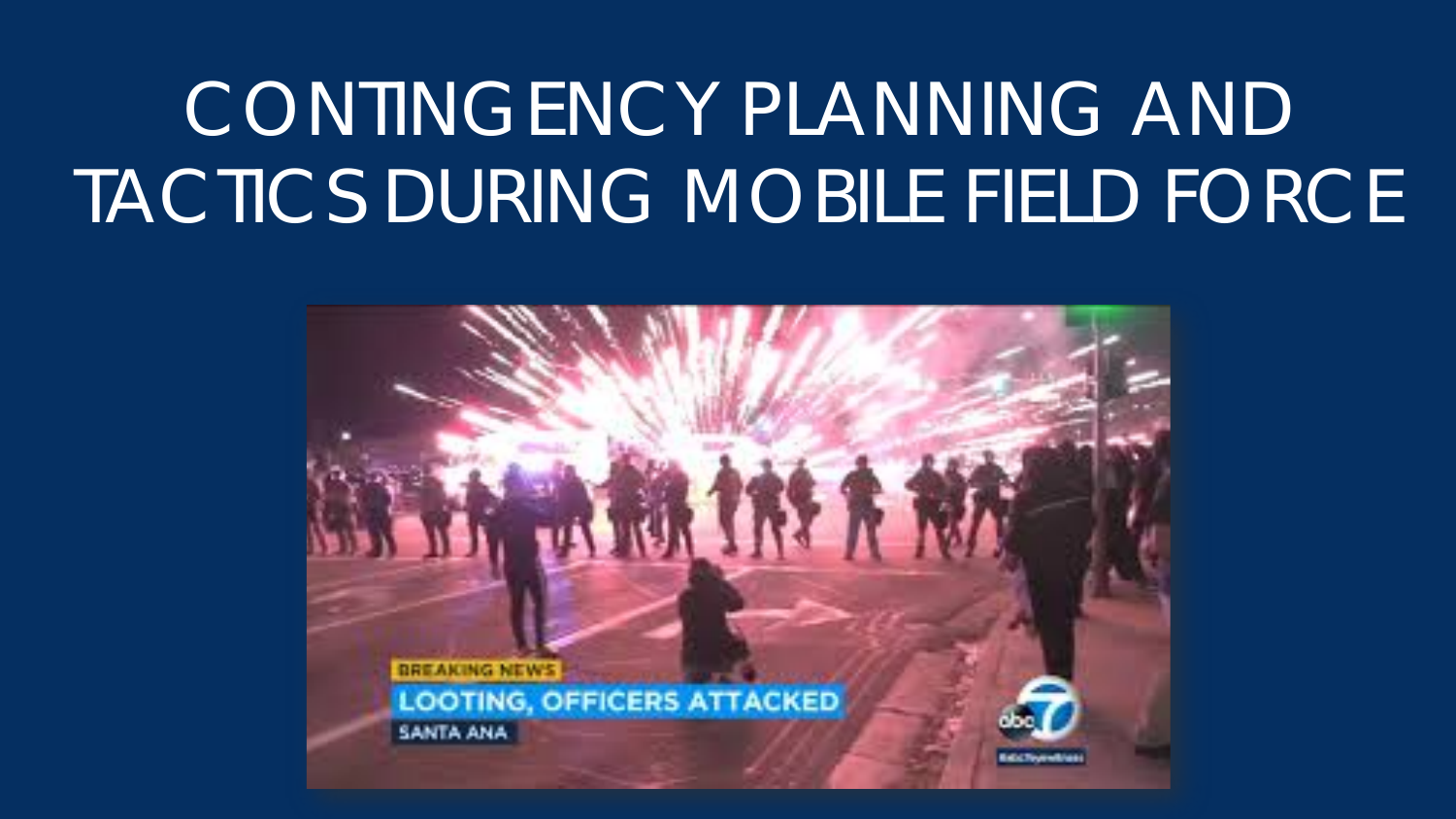## **The following presentation was prepared with the combined TEAMWORK of Field Operations and SWAT Team Personnel**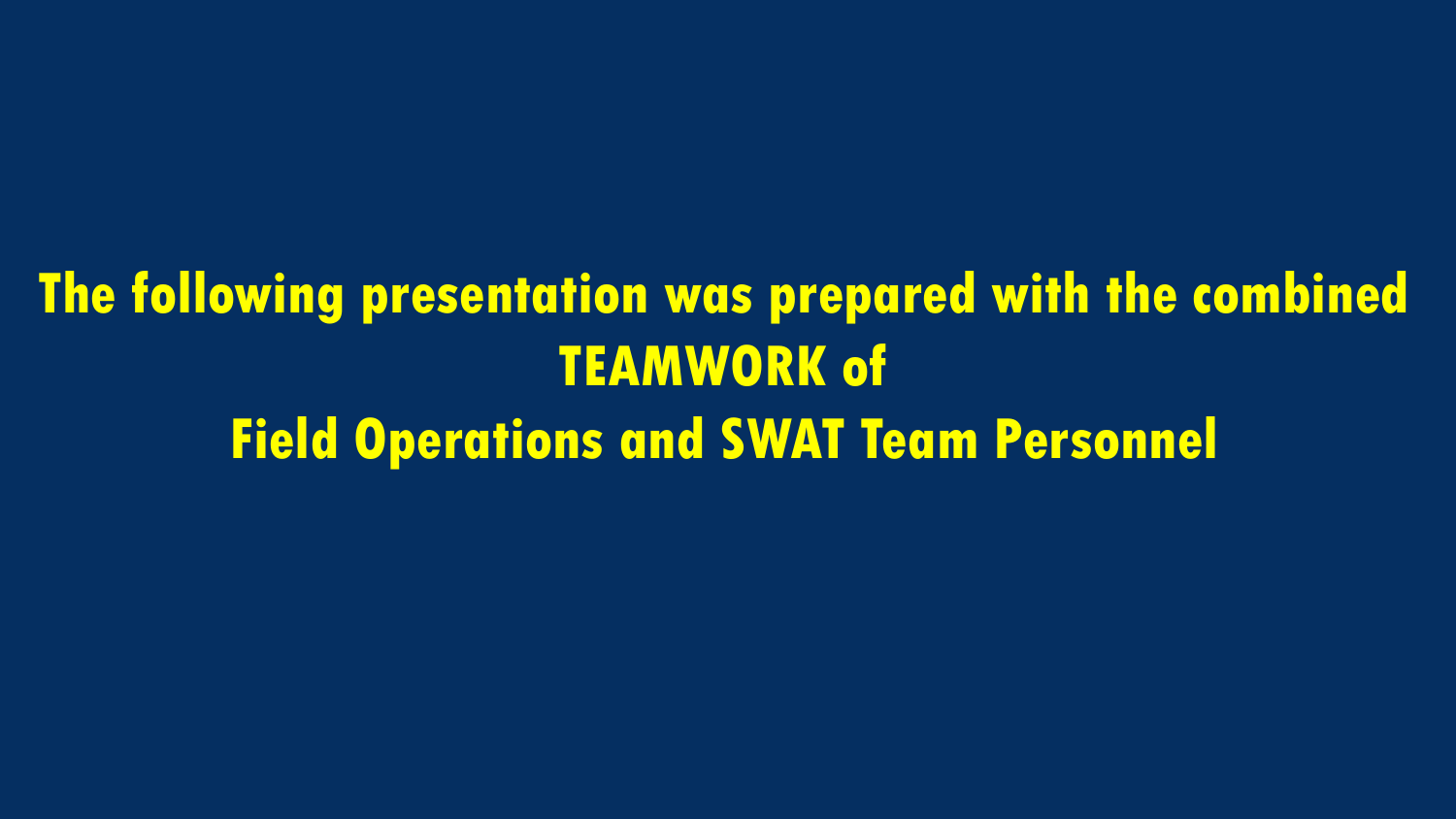## LEARNING OBJECTIVES

- **Officer Safety! – work as a TEAM!**
- **"MFF On-Line" reminders .**
- **Equipment reminder.**
- **Concepts and Tactics – Keeping It Simple.**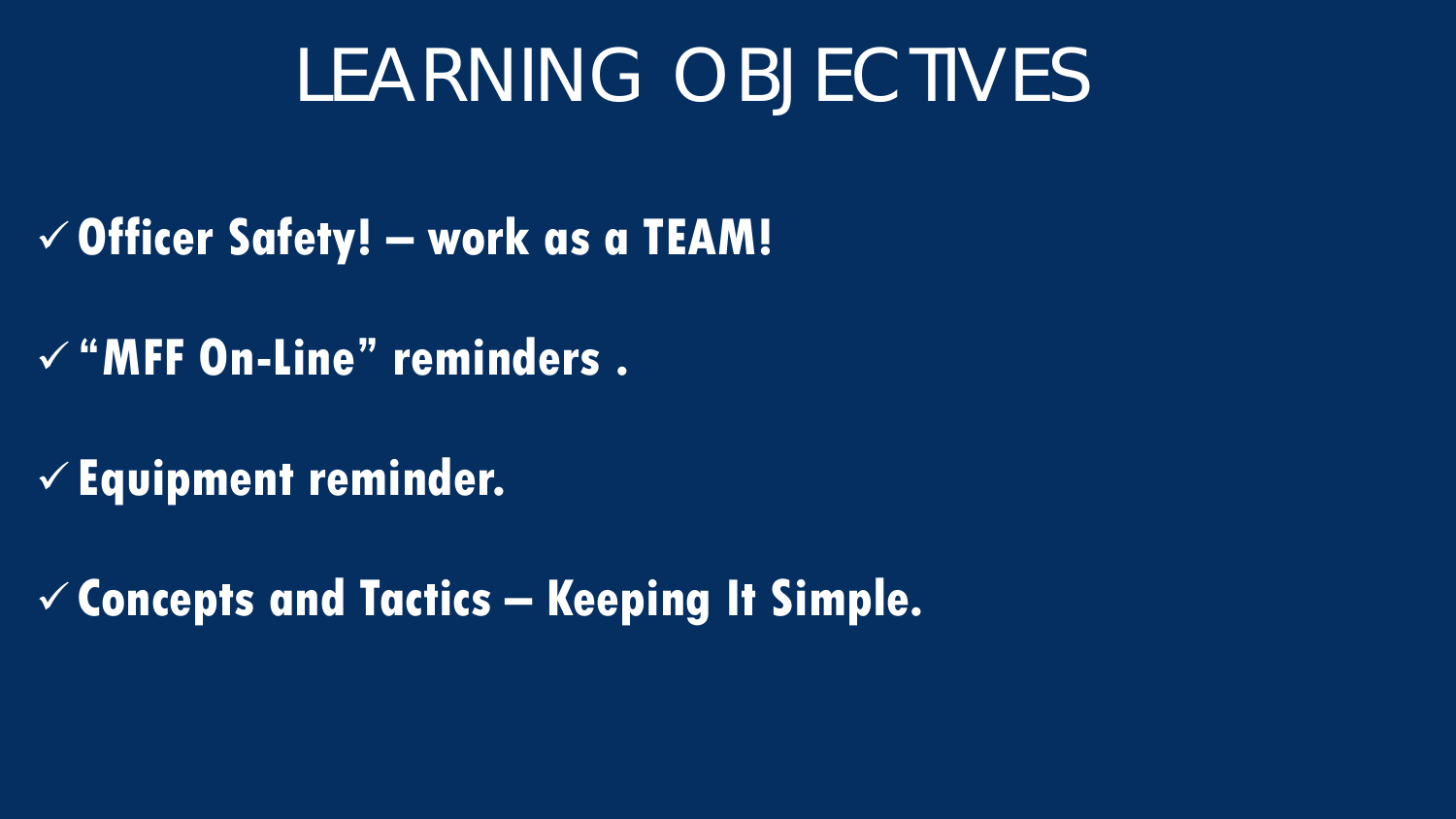# OFFICER SAFETY AND **OBJECTIVES**

- **FACILITATE and PROTECT peaceful public assemblies, including against violent individuals or smaller groups.**
- **DE-ESCALATE tense or violent situations.**
- **The psychology behind policing response. If we show up looking for a fight, we are likely to find one. Our focus has been, and will continue to be, a safe professional and disciplined response by our personnel to all incidents.**
- **With approval of the OIC, temporary removal of employee name plates during active engagement in protest events is permitted. Your badge number is still required by law to be clearly visible.**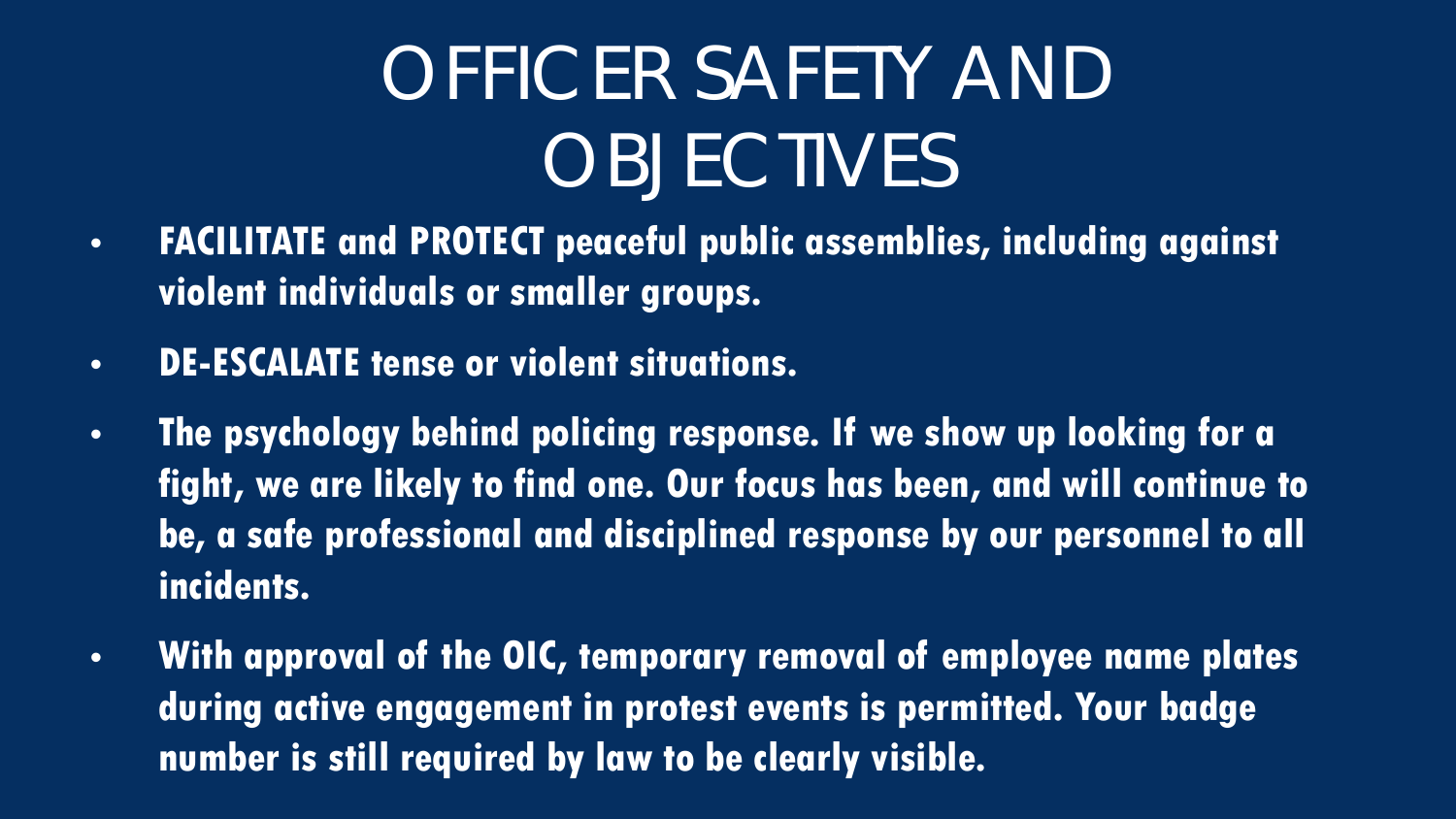#### **MFF ON LINE REMINDERS**

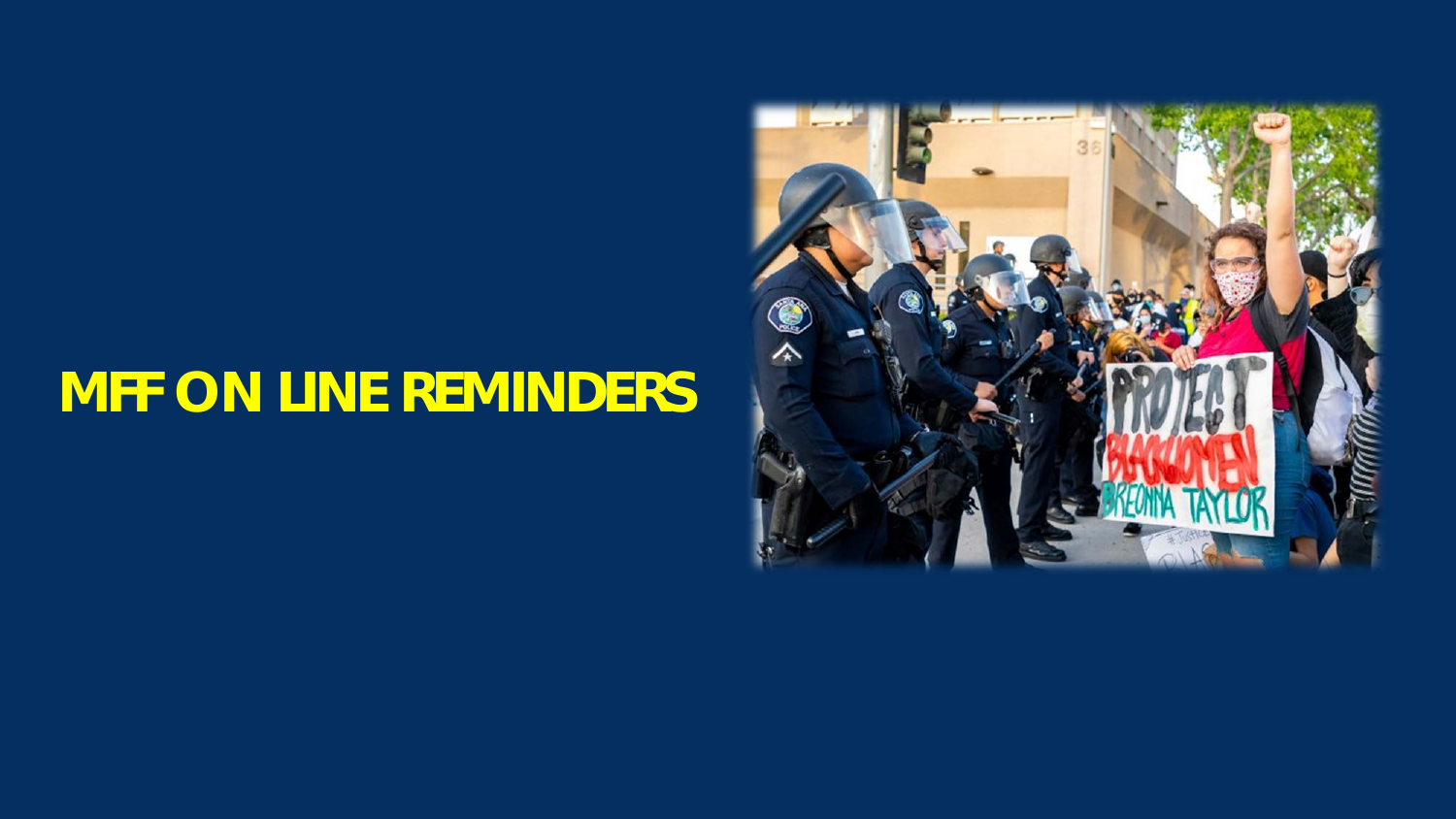# MFF ON-LINE REMINDER BWC – POLICY 435

#### **DEMONSTRATIONS**

- **As a general policy, Department personnel should refrain from video recording or photographing peaceful demonstrations.**
- **When there is a reason to believe a planned event has the potential for unlawful activity, Commanding Officers should make the determination whether visual recording or photographing is appropriate.**
- **During demonstrations, officers should operate cameras in buffering/stand-by mode. If officers witness crimes occurring among the demonstrators, and/or believe an arrest is likely, they should begin recording in event mode.**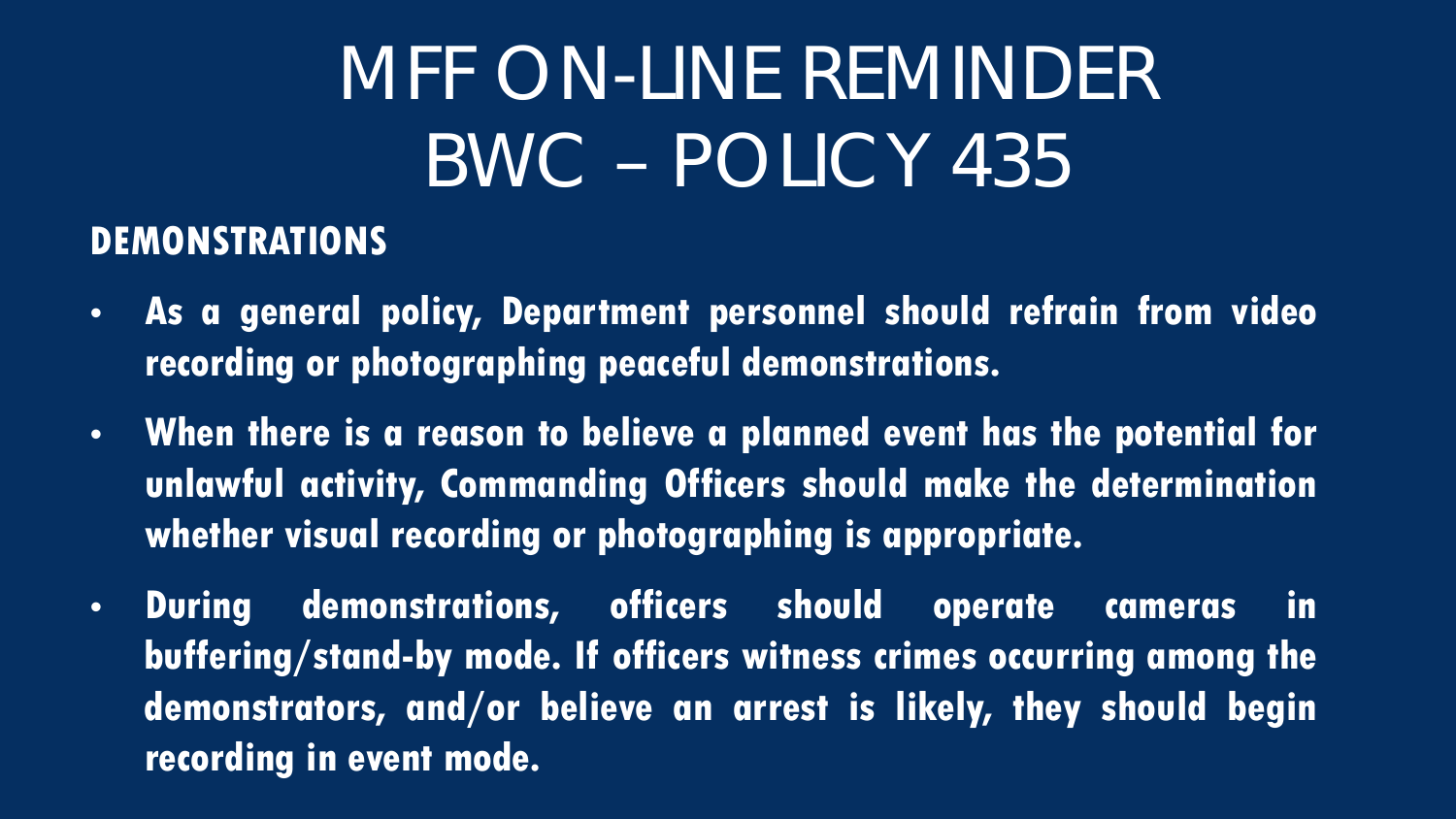### MFF ON-LINE REMINDER GOV.GAVIN NEWSOM EXECUTIVE ORDER N-46-20

**"Californians must now wear a face covering when interacting with other members of the public, and while in any indoor public space, as well as when in line to enter such spaces."**

**Disobeying California's mandate could result in a misdemeanor and a fine, among other penalties, according to the California Department of Public Health.**

**Wear your department issued face mask, while assigned to any MFF activities.**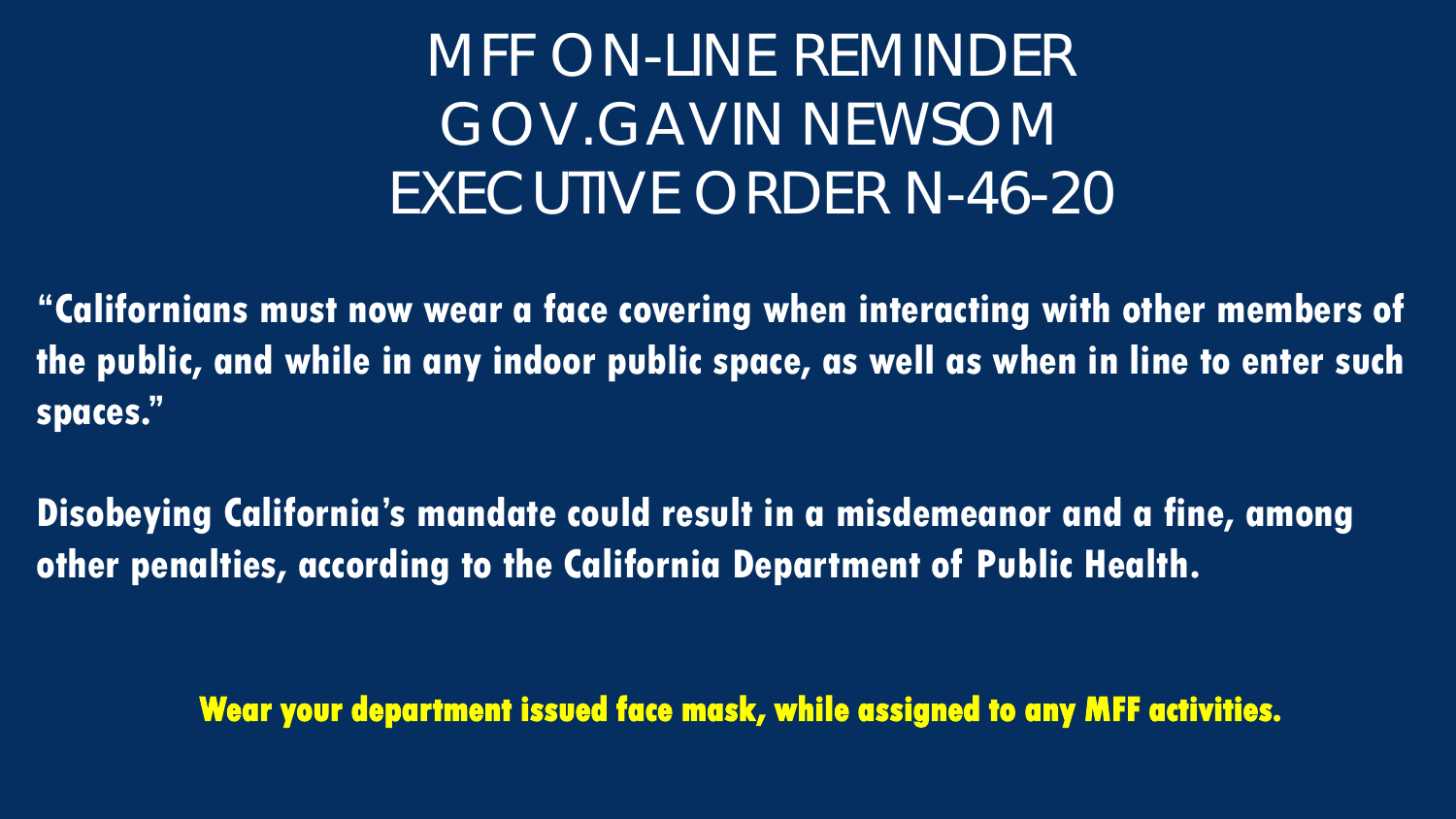#### **EQUIPMENT REMINDER**

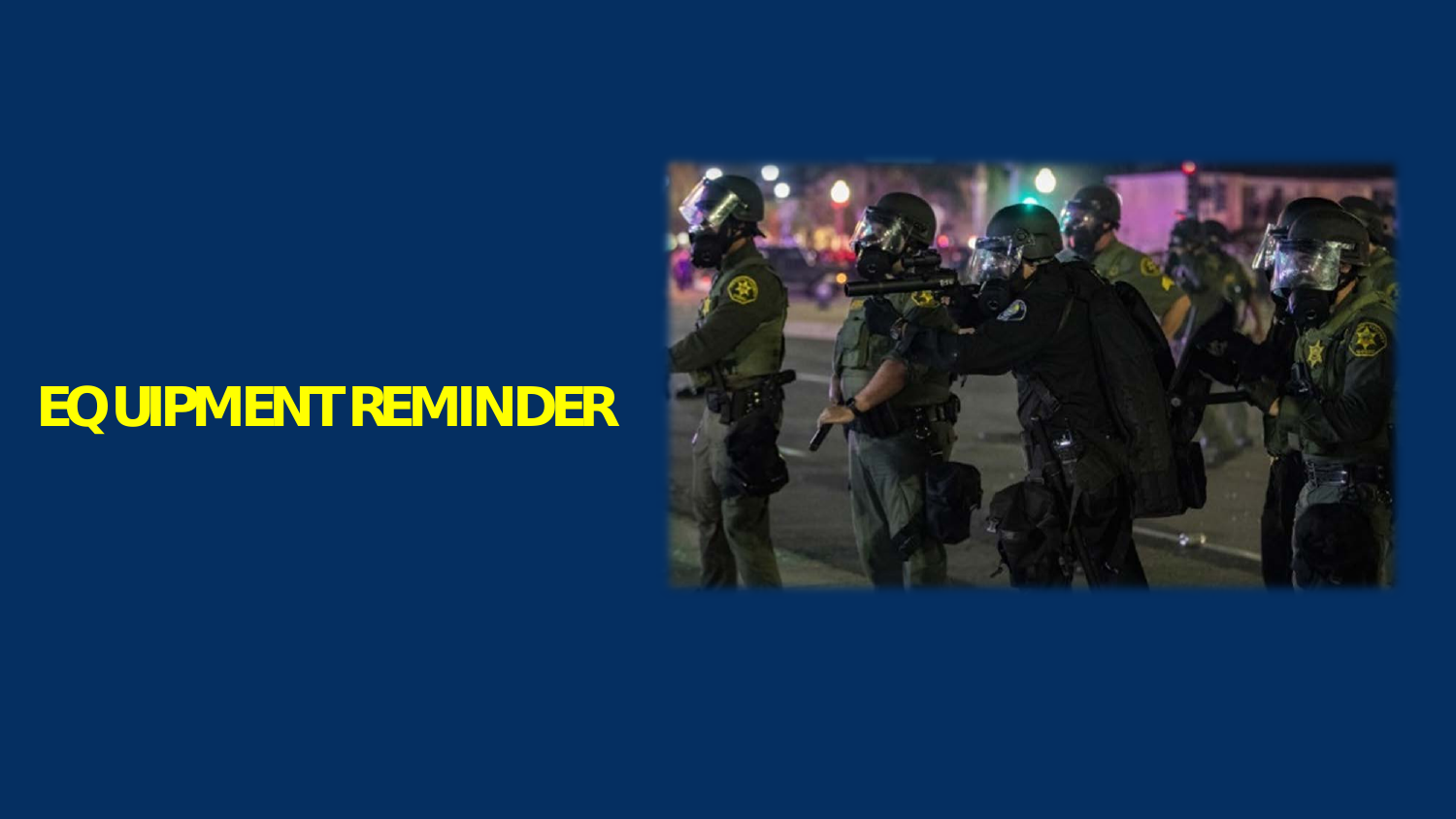### EQUIPMENT LOAD OUT REMINDER

An equipment check should be conducted by a Team Leader/Sergeant or ATL/Corporal.

- $\checkmark$  Helmet visor
- $\checkmark$  Eye protection
- Gas mask and filter
- $\checkmark$ Baton
- $\checkmark$  FAK / tourniquet

Ear Piece - Communication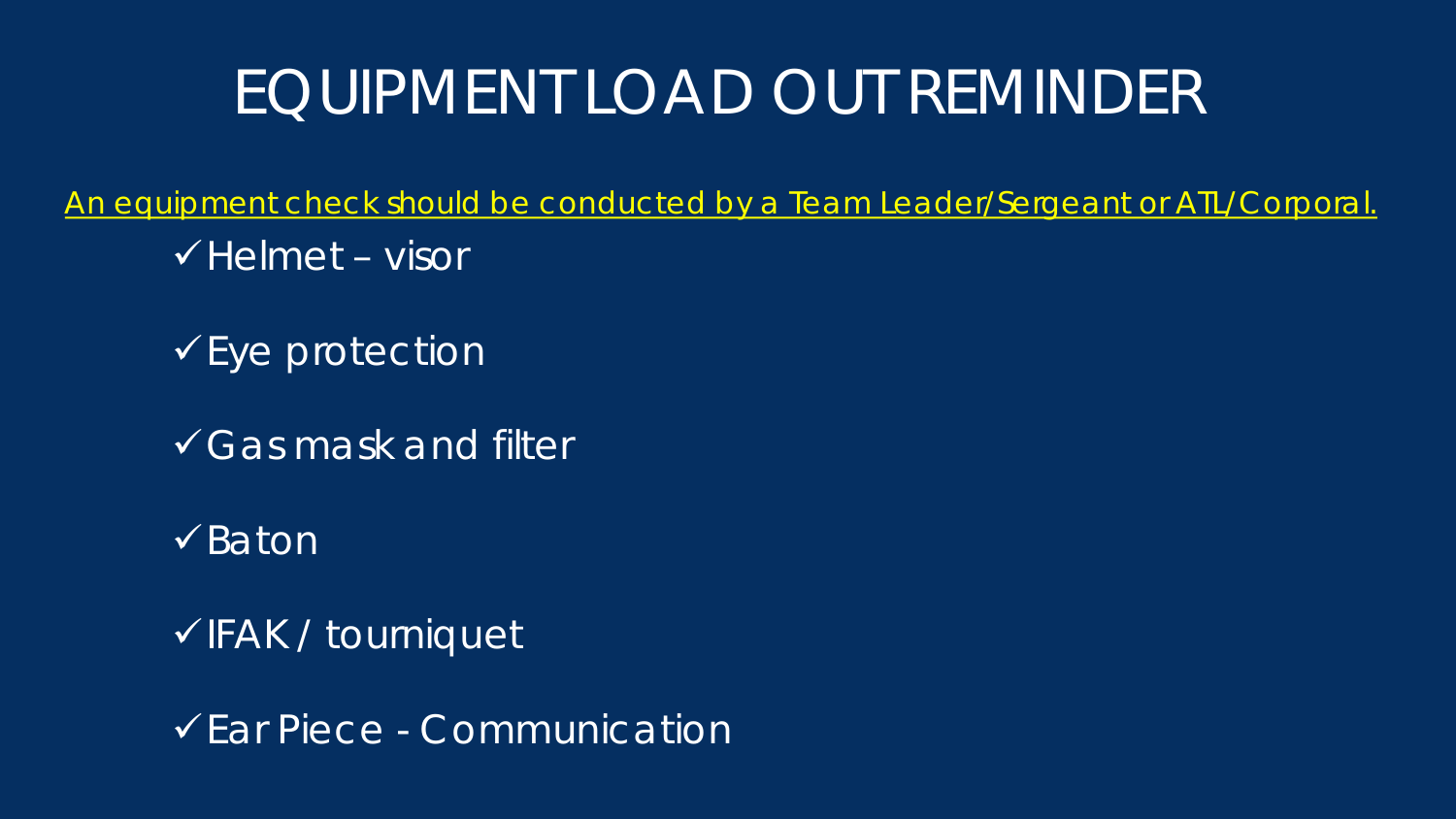

#### **CONCEPT AND TACTIC CONSIDERATIONS**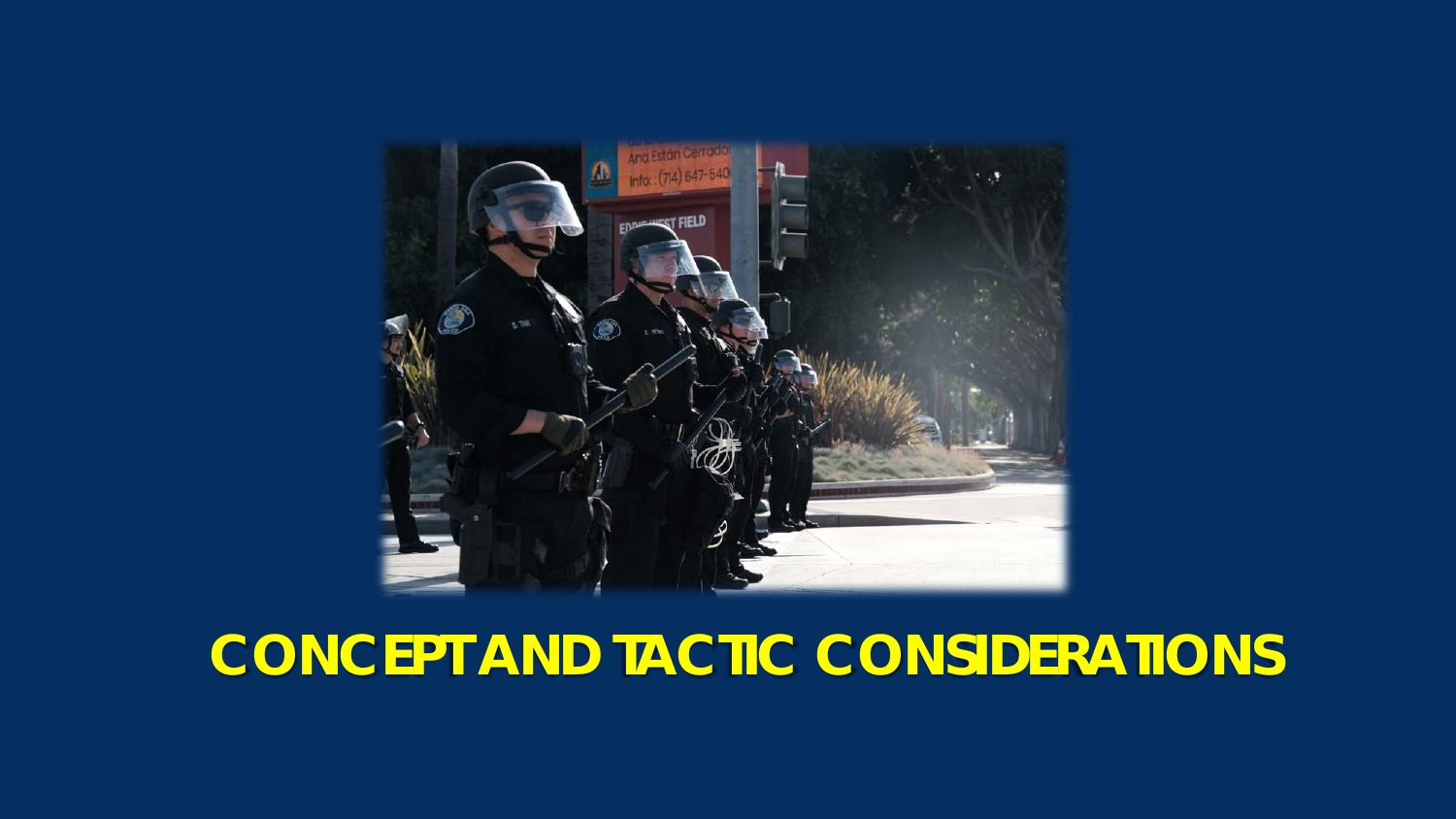### SITUATIONS TO PREPARE FOR INCLUDE:

SHOTS FIRED CIVILIAN INJURED OFFICER INJURED RECKLESS VEHICLE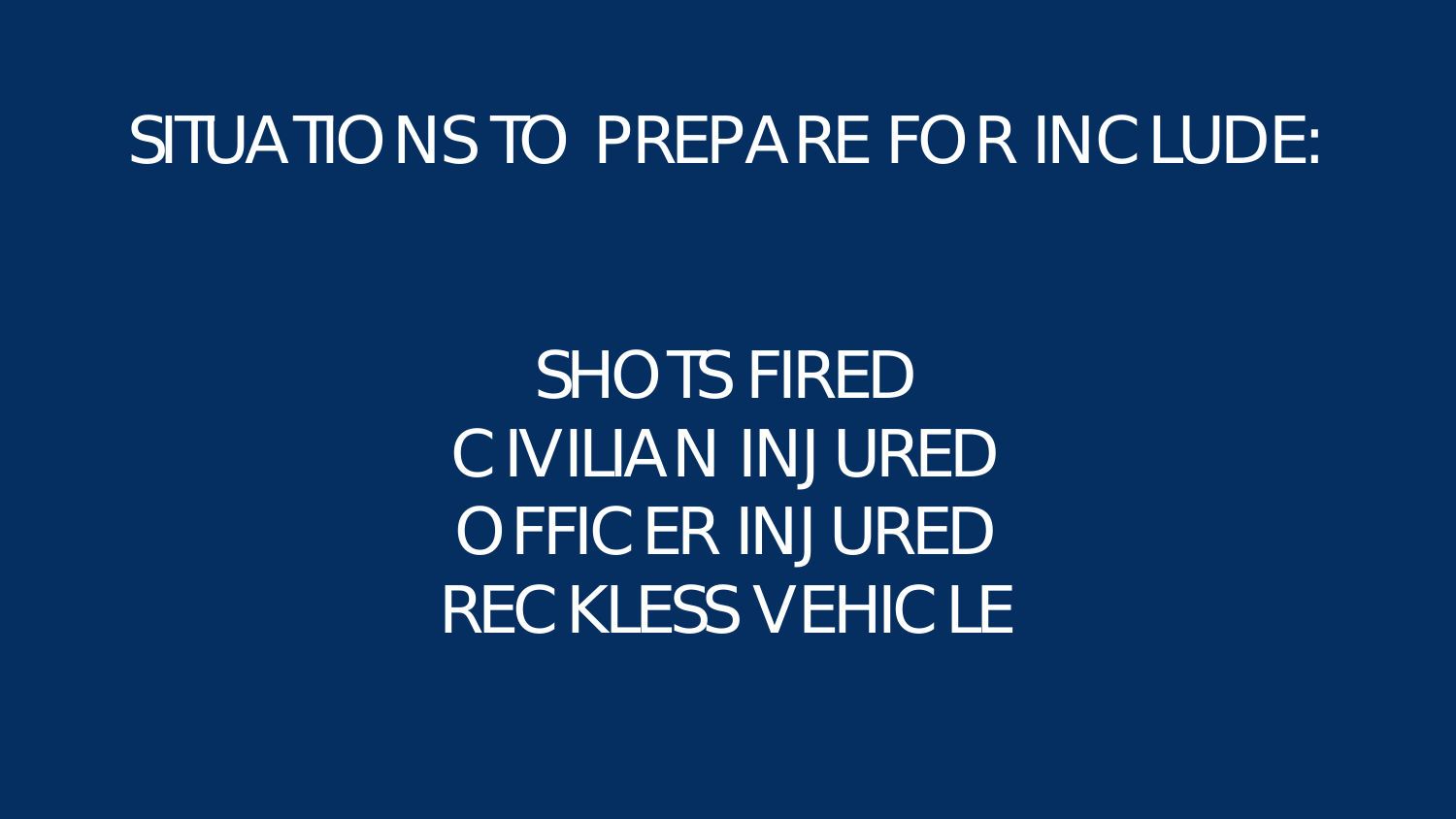#### ACTION PLAN TWO OPTIONS

• **Seek COVER and CONCEALMEANT; Address the threat.**

**or**

• **Hold In Place if feasible; Address the threat**

#### **Resort back TO THE BASICS, remember OFFICER SAFETY, and look out for each other.**

**Team Leaders/Sergeants will determine the next course of action.**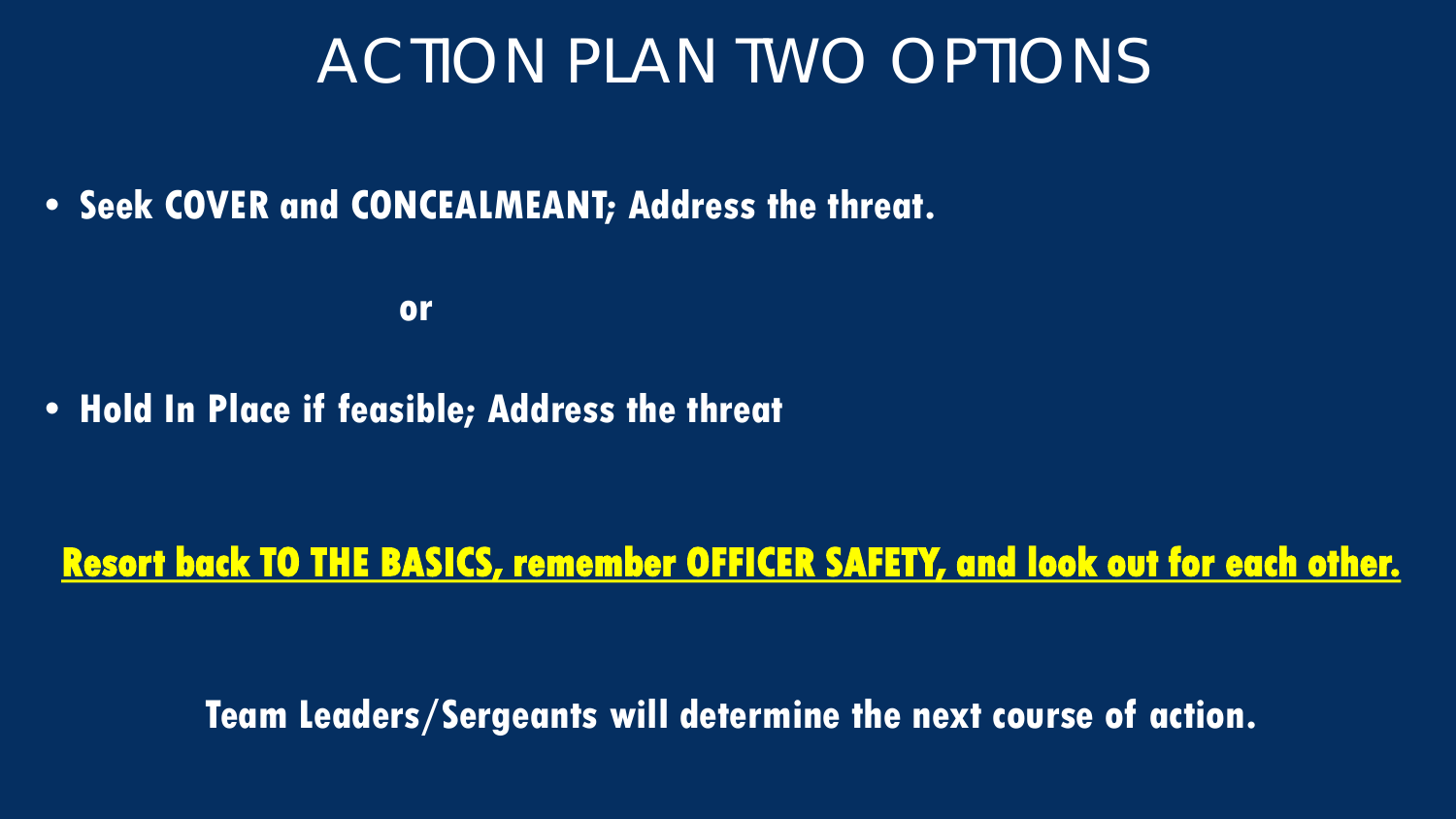## CONTINGENCY PLANNING

- 417 vehicle / ramming Vehicle
- Shots fire / multiple shots fired
- Down civilian / down officer
- Molotov cocktail / explosion